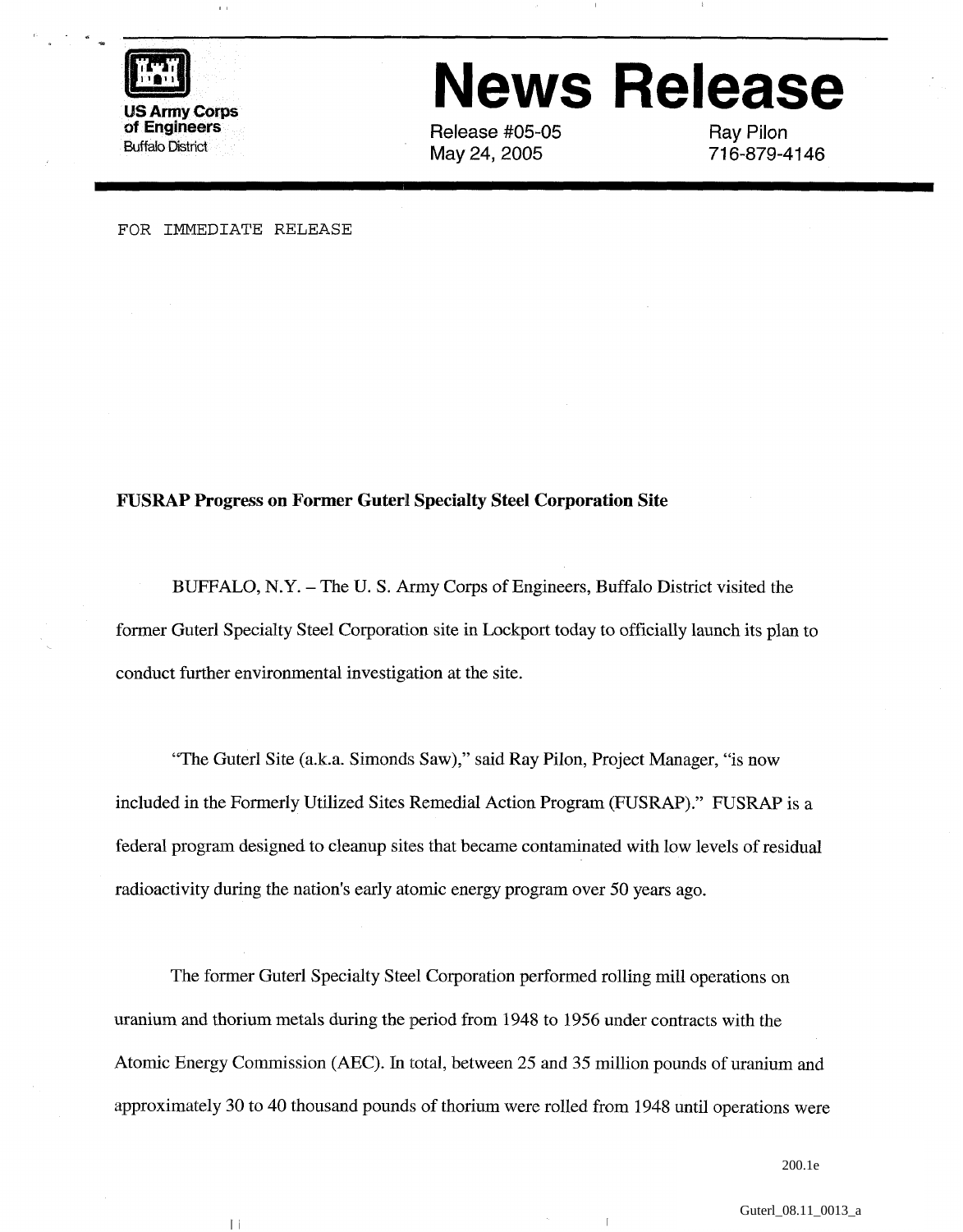discontinued in 1956, at which time the site was decontaminated to the standards in place at that time.

In 1999, the Corps completed a Preliminary Assessment (PA) of the site, which included a review of radiological data that was part of a survey prepared for the United States Bankruptcy Court for the Western District of Pennsylvania. Though the Corps has determined that there is no immediate health risk posed by AEC or Manhattan Engineer District (MED)-related contaminants at the site, the agency has determined that radiological contamination in excess of current federal and state standards exists at the site. This means that there is a high probability that remedial action would be needed before any future development of the property.

"Because there is potential for contaminants to pose future problems," explained Pilon, "we are now working to design a sampling and analysis plan that will help us obtain additional data to determine how to minimize and control any future risks." By conducting a Remedial Investigation, the Corps will better define the nature, quantity, and extent of contamination related to AEC/MED activities and to further evaluate the potential risk to human health and the environment.

As mandated by Congress, the Corps will follow the Comprehensive Environmental Response, Compensation and Liability Act (CERCLA) process for site investigation, and if necessary, site remediation. This process outlines the steps that must be taken to reach a final decision for each site and requires open involvement between the Corps, regulators, stakeholders and the community. Under CERCLA, a Remedial Investigation follows a Preliminary Assessment.

The Corps' Preliminary Assessment of the Guterl site also indicated that there may be

 $\mathcal{L}$ 

 $\lceil \cdot \rceil$